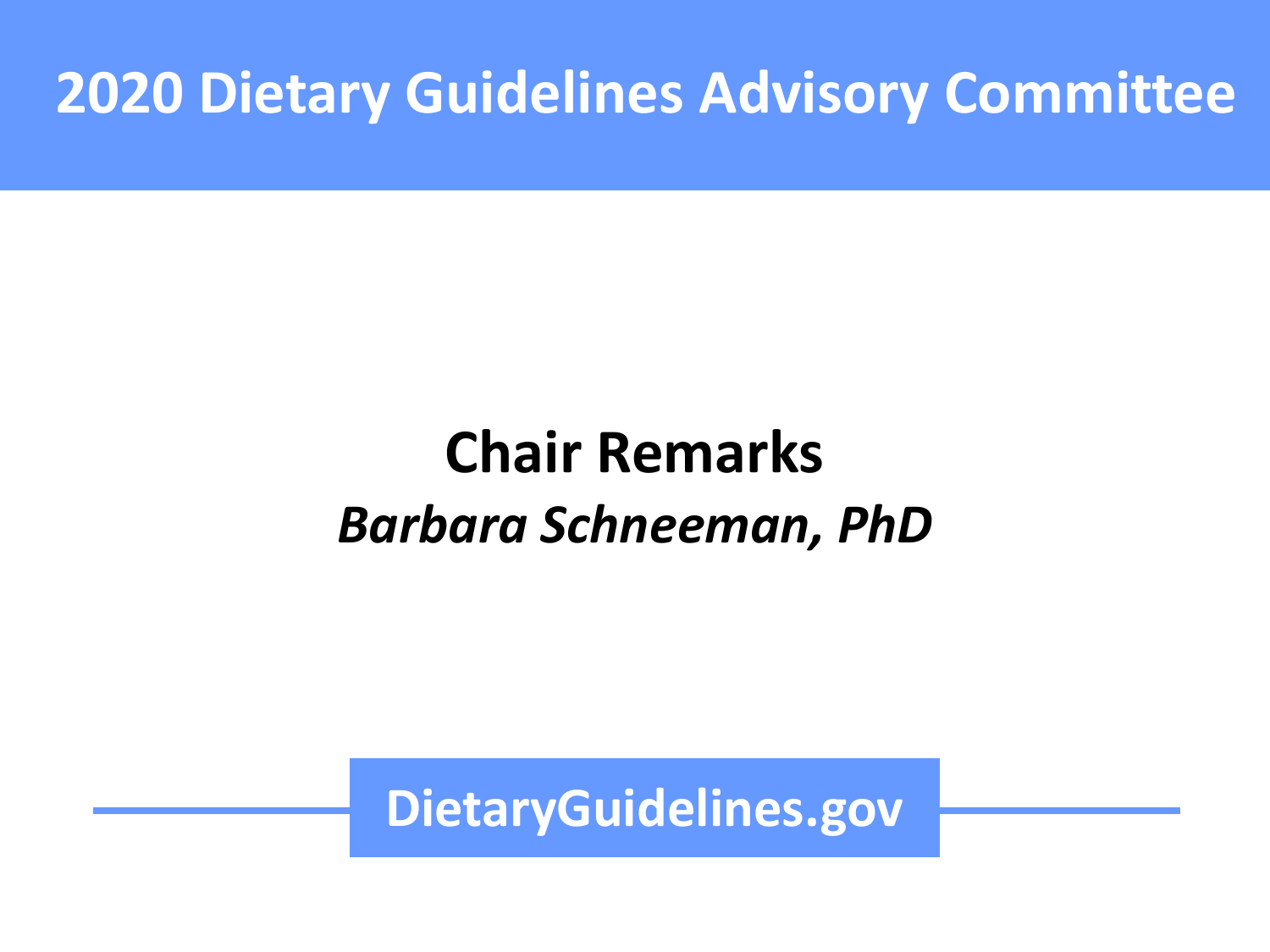## **Chair Remarks**

#### • Overview

- Subcommittee structure
- Approaches to examine the evidence
- Information to be discussed
- Subcommittee status
- Agenda for Meeting 4

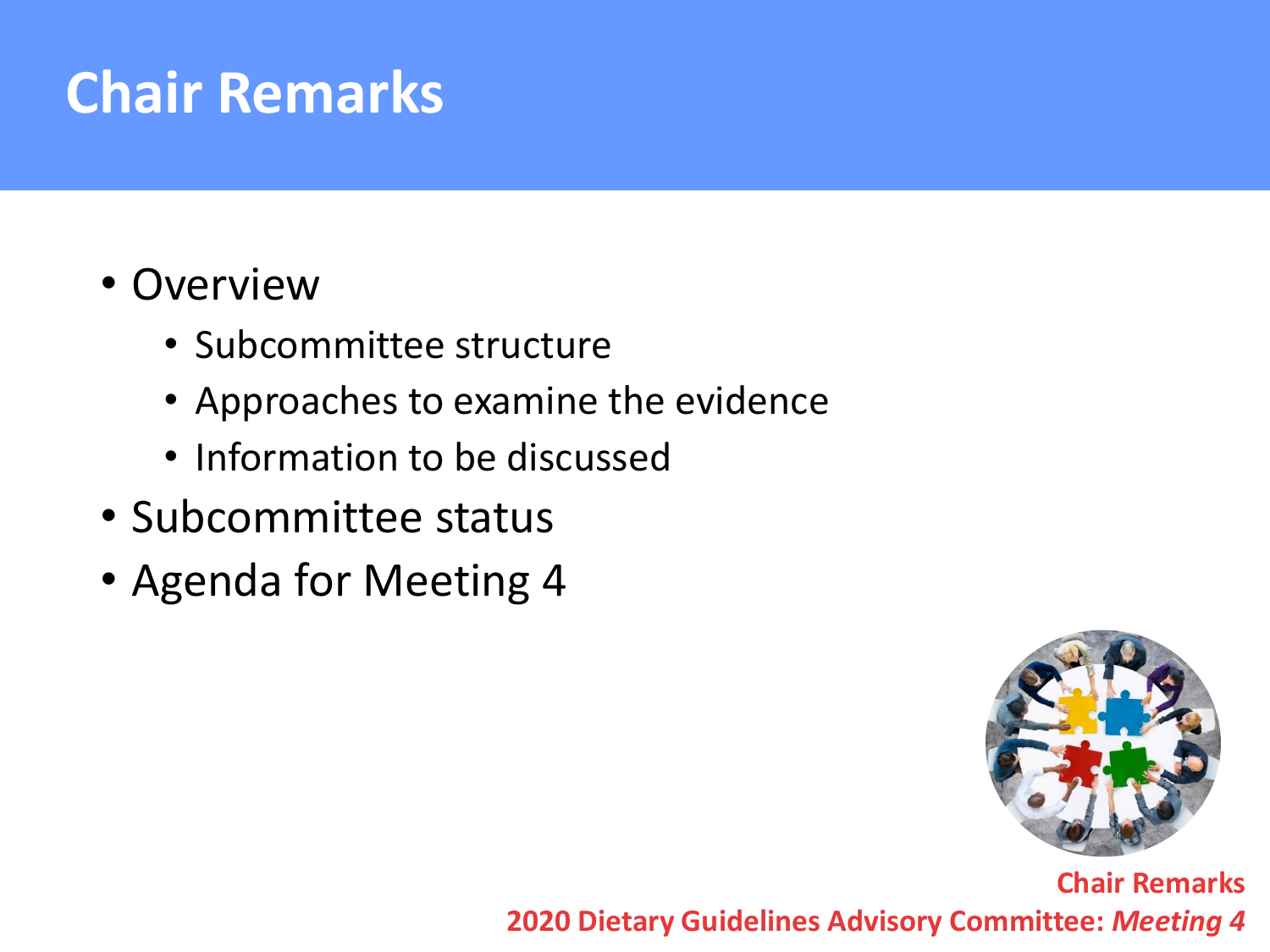### **2020 Dietary Guidelines Advisory Committee** *Subcommittee Structure and Membership*

| <b>Dietary Patterns</b>                    | <b>Pregnancy and</b><br>Lactation     | <b>Birth to 24 Months</b>             | <b>Beverages and Added</b><br><b>Sugars</b> | <b>Dietary Fats and</b><br>Seafood         | <b>Frequency of Eating</b>            |
|--------------------------------------------|---------------------------------------|---------------------------------------|---------------------------------------------|--------------------------------------------|---------------------------------------|
| Chair:                                     | Chair:                                | Chair:                                | Chair:                                      | Chair:                                     | Chair:                                |
| Carol Boushey                              | Sharon Donovan                        | Kay Dewey                             | Elizabeth Mayer-Davis                       | Linda Snetselaar                           | Steven Heymsfield                     |
| Chair/Vice Chair rep:<br>Barbara Schneeman | Chair/Vice Chair rep:<br>Ron Kleinman | Chair/Vice Chair rep:<br>Ron Kleinman | Chair/Vice Chair rep:<br>Barbara Schneeman  | Chair/Vice Chair rep:<br>Barbara Schneeman | Chair/Vice Chair rep:<br>Ron Kleinman |
| Members:                                   | Members:                              | Members:                              | Members:                                    | Members:                                   | Members:                              |
| Jamy Ard                                   | Kay Dewey                             | Lydia Bazzano                         | Heather Leidy                               | Regan Bailey                               | Carol Boushey                         |
| Lydia Bazzano                              | Rachel Novotny                        | Teresa Davis                          | <b>Richard Mattes</b>                       | Joan Sabate                                | Heather Leidy                         |
| Steven Heymsfield                          | Jamie Stang                           | Sharon Donovan                        | <b>Timothy Naimi</b>                        | Linda Van Horn                             | <b>Richard Mattes</b>                 |
| Elizabeth Mayer-                           | Elsie Taveras                         | Elsie Taveras                         | Rachel Novotny                              |                                            |                                       |
| Davis                                      |                                       |                                       |                                             |                                            |                                       |
| Joan Sabate                                |                                       |                                       |                                             |                                            |                                       |
| Linda Snetselaar                           |                                       |                                       |                                             |                                            |                                       |
| Linda Van Horn                             |                                       |                                       |                                             |                                            |                                       |

| <b>Data Analysis and Food Pattern</b><br>Chair: Regan Bailey<br><b>Modeling - Cross-Cutting</b><br>Chair/Vice Chair rep:<br><b>Working Group</b><br>Barbara Schneeman | Members:<br>Jamy Ard<br>Teresa Davis<br><b>Timothy Naimi</b><br>Jamie Stang |
|-----------------------------------------------------------------------------------------------------------------------------------------------------------------------|-----------------------------------------------------------------------------|
|-----------------------------------------------------------------------------------------------------------------------------------------------------------------------|-----------------------------------------------------------------------------|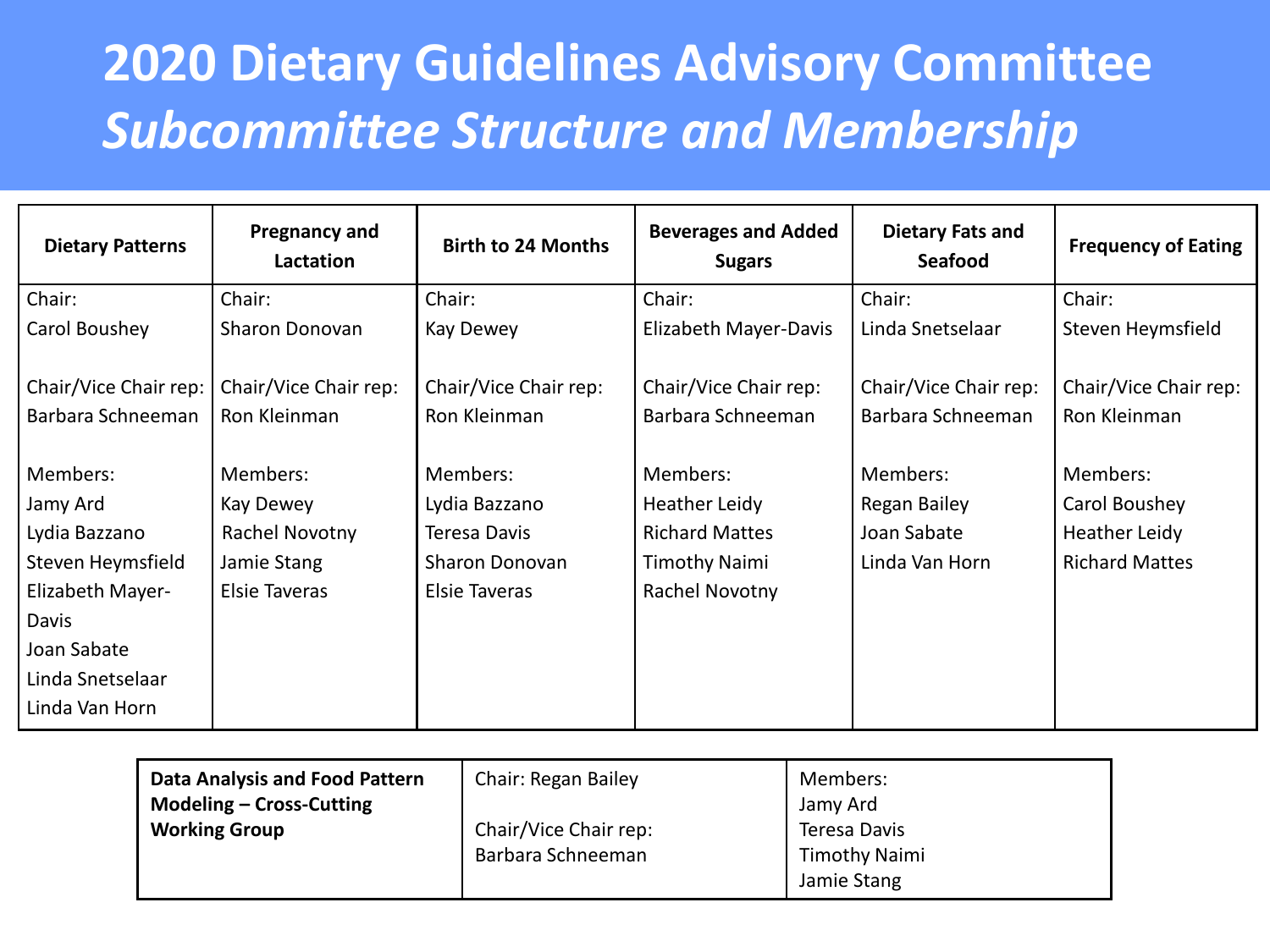## **Approaches to Examine the Evidence**



• A "protocol" is a plan for how one of the scientific approaches will be used to examine evidence related to one question.

#### **DietaryGuidelines.gov**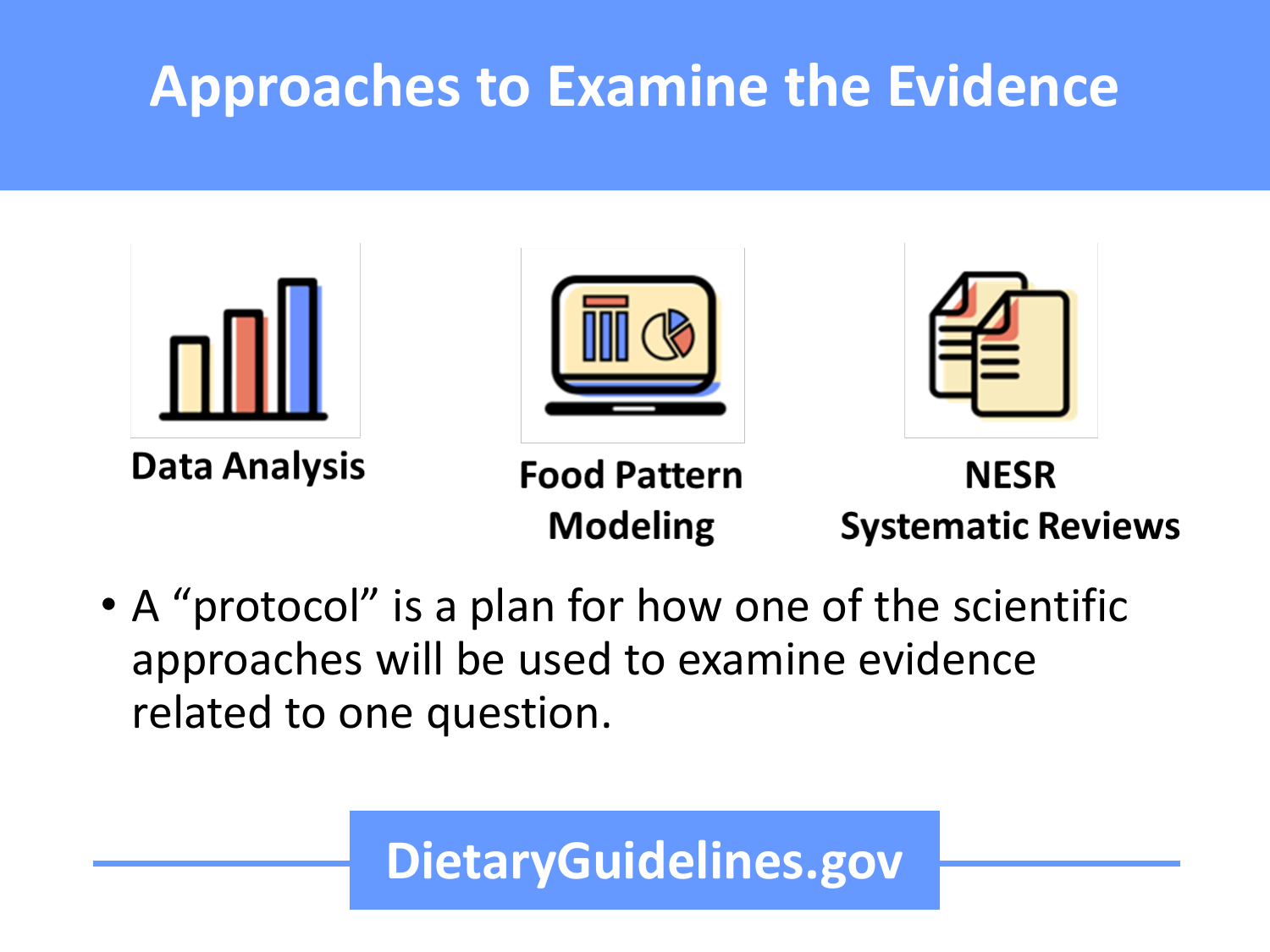## **NESR Analytic Framework**



Key factors that could impact the relationship being examined: confounders, covariates, moderators

#### **Key definitions**

 $[Term] - [definition]$  $[Term] - [definition]$  $[Term] - [definition]$ 



The relationship of interest in the systematic review Factors that may impact the relationship of interest in the systematic review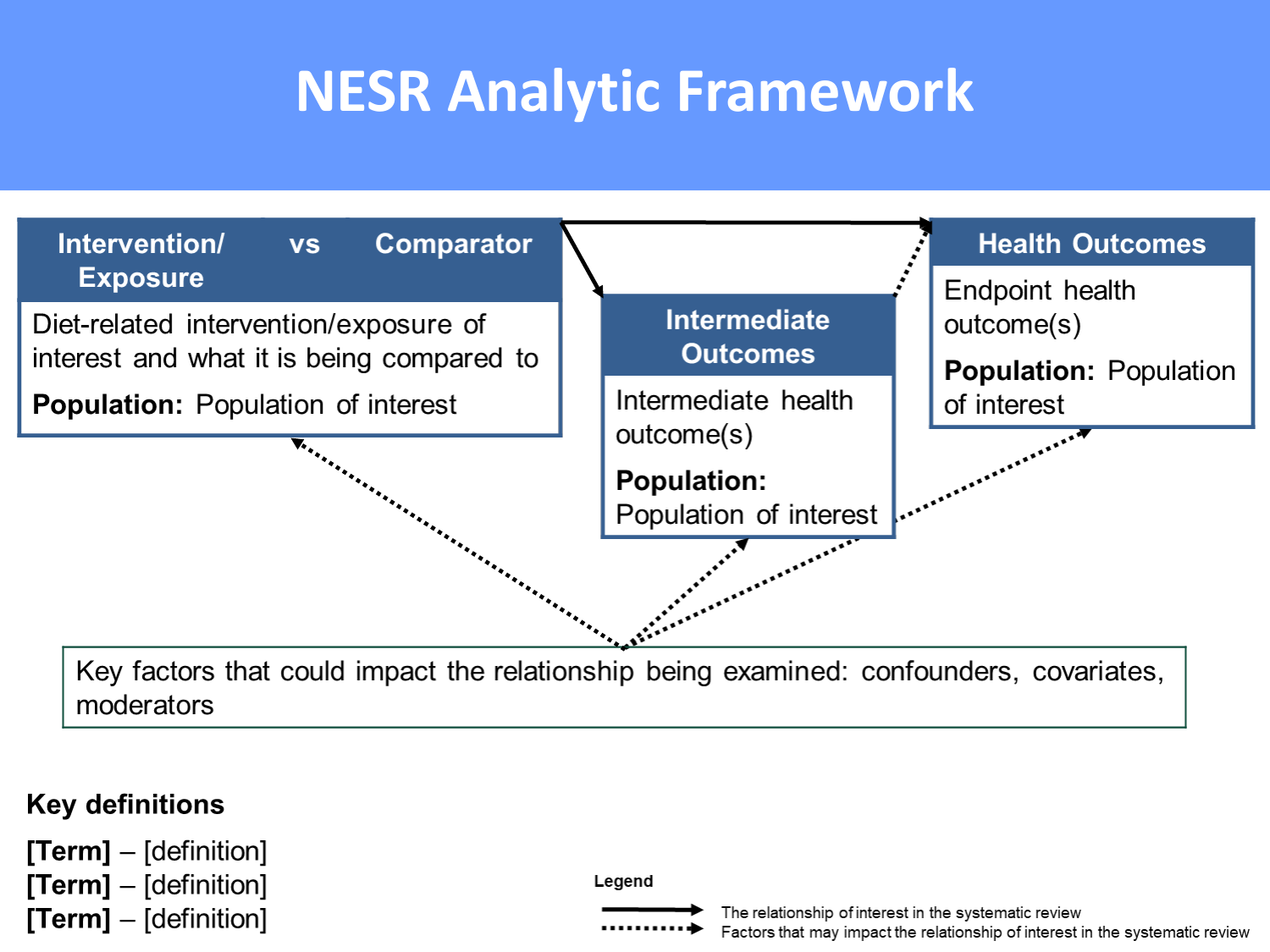# **NESR Inclusion and Exclusion Criteria: Standard**

| Category                     | <b>Inclusion Criteria</b>                                                                                                                                                                                                                                                                                  | <b>Exclusion Criteria</b>                                                                                                                    |  |
|------------------------------|------------------------------------------------------------------------------------------------------------------------------------------------------------------------------------------------------------------------------------------------------------------------------------------------------------|----------------------------------------------------------------------------------------------------------------------------------------------|--|
| <b>Study design</b>          | Randomized controlled trials<br>$\bullet$<br>Non-randomized controlled trials,<br>$\bullet$<br>including quasi-experimental and<br>controlled before-and-after studies<br>Prospective cohort studies<br>$\bullet$<br>Retrospective cohort studies<br>$\bullet$<br>Nested case-control studies<br>$\bullet$ | Uncontrolled trials<br>Case-control studies<br>$\bullet$<br>Cross-sectional studies<br>$\bullet$<br>Uncontrolled before-and-after<br>studies |  |
| <b>Publication</b><br>status | Peer-reviewed articles                                                                                                                                                                                                                                                                                     | Non-peer-reviewed articles (e.g.,<br>unpublished data, manuscripts, pre-<br>prints, reports, abstracts, and<br>conference proceedings)       |  |
| Language of<br>publication   | English                                                                                                                                                                                                                                                                                                    | Languages other than English                                                                                                                 |  |
| Country                      | Very High or High Human<br>Development (based on the year the<br>study was conducted)                                                                                                                                                                                                                      | Medium or lower Human Development                                                                                                            |  |
| <b>Study</b><br>participants | Humans, males and females                                                                                                                                                                                                                                                                                  | Non-human participants (e.g., animal or<br>in-vitro models)                                                                                  |  |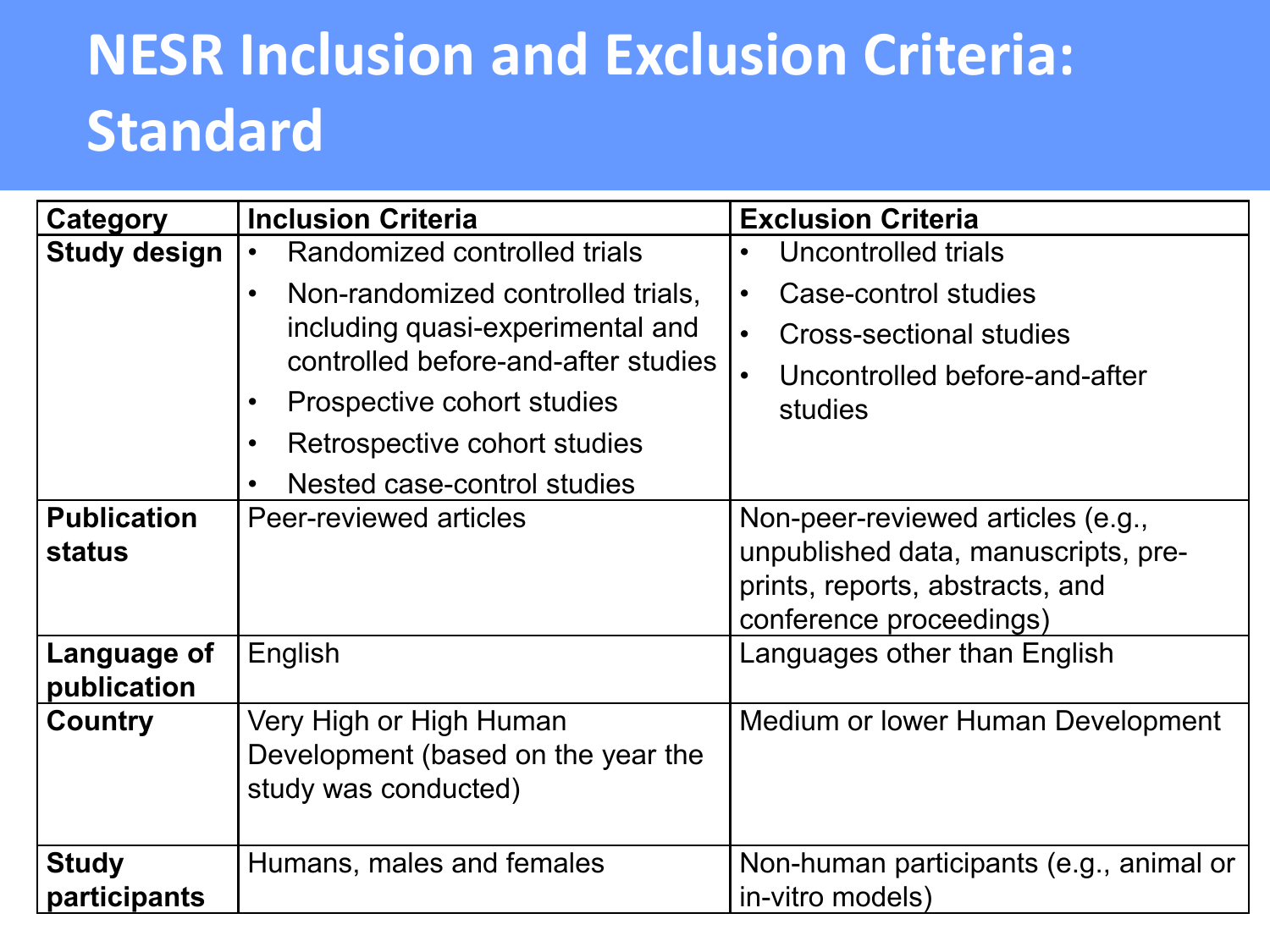# **NESR Inclusion and Exclusion Criteria: Standard, continued**

| Category                  | <b>Inclusion Criteria</b>                                                                                                                                                                                                                                                                                                                                                                                                                         | <b>Exclusion Criteria</b>                                                                                                                                                                                                                                                                                                                                                                                                                                                                        |  |
|---------------------------|---------------------------------------------------------------------------------------------------------------------------------------------------------------------------------------------------------------------------------------------------------------------------------------------------------------------------------------------------------------------------------------------------------------------------------------------------|--------------------------------------------------------------------------------------------------------------------------------------------------------------------------------------------------------------------------------------------------------------------------------------------------------------------------------------------------------------------------------------------------------------------------------------------------------------------------------------------------|--|
| <b>Health status</b>      | Studies that enroll:                                                                                                                                                                                                                                                                                                                                                                                                                              | Studies that <b>exclusively</b> enroll:                                                                                                                                                                                                                                                                                                                                                                                                                                                          |  |
| of study<br>participants* | participants who are healthy<br>and/or at risk for chronic disease,<br>including those with obesity<br>some participants diagnosed with<br>a disease or with the health<br>outcome of interest<br>infants born full-term $(≥37$ weeks<br>and 0/7 days gestational age),<br><b>some</b> infants born preterm full-<br>term ( $\geq$ 37 weeks and 0/7 days<br>gestational age), or low birth<br>weight $($ <2500g), or small for<br>gestational age | participants diagnosed with a<br>disease, or hospitalized with an<br>illness or injury (For this criterion,<br>studies that exclusively enroll<br>participants with obesity will not be<br>excluded)<br>participants with the outcome of<br>$\bullet$<br>interest (i.e., studies that aim to<br>treat participants who have already<br>been diagnosed with the outcome<br>of interest)<br>infants born preterm, or low birth<br>$\bullet$<br>weight $($ <2500g), or small for<br>gestational age |  |
|                           |                                                                                                                                                                                                                                                                                                                                                                                                                                                   |                                                                                                                                                                                                                                                                                                                                                                                                                                                                                                  |  |

*\*In each protocol, this criterion has been tailored specifically for the outcomes being examined*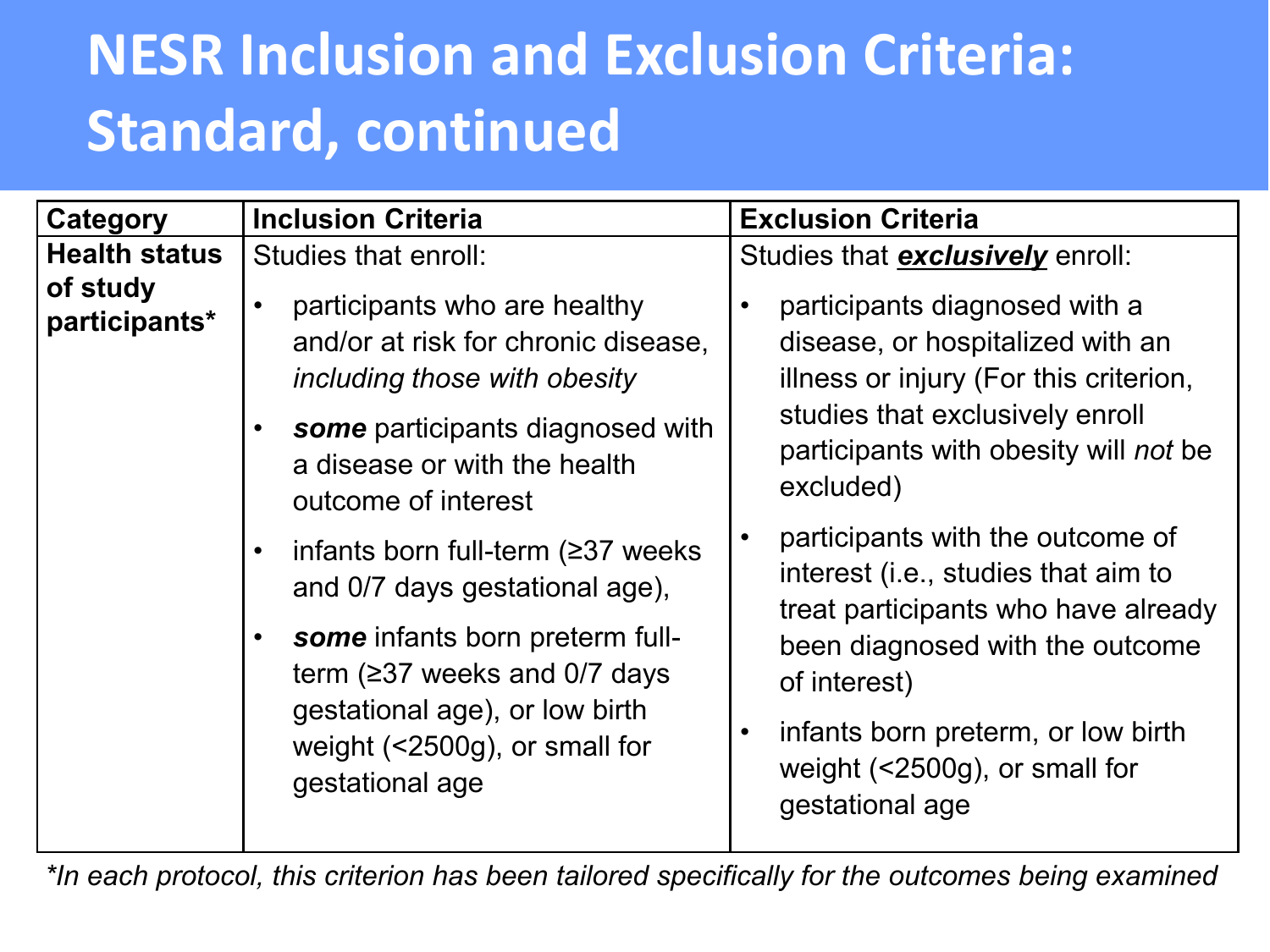# **NESR Inclusion and Exclusion Criteria: Tailored**

- Some criteria are tailored to the specific review, such as:
	- Diet-related intervention/exposure of interest
	- Health outcomes, endpoint and/or intermediate
	- Date of publication
	- Size of study groups
	- Study duration
	- Age of study participants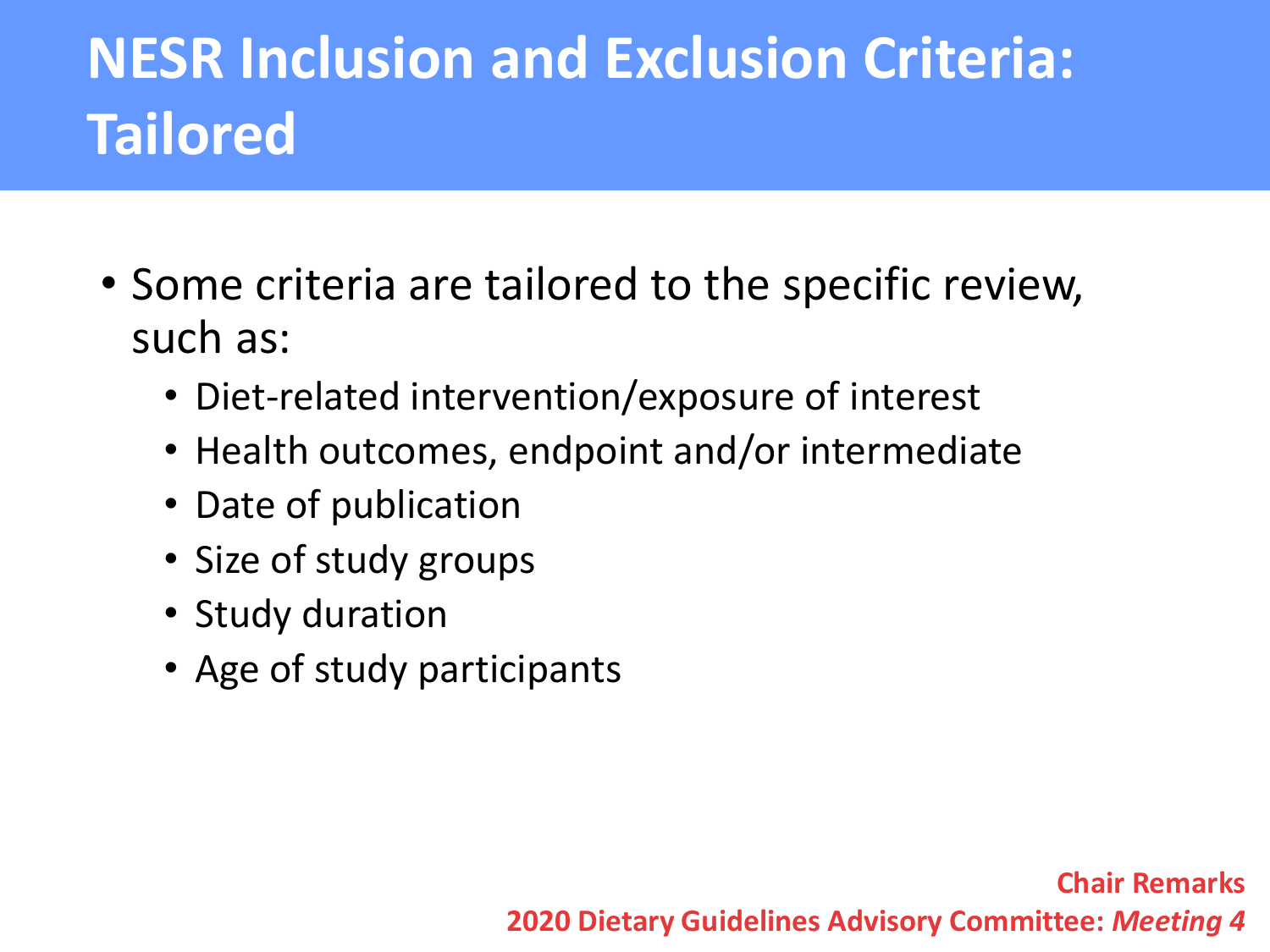# **NESR Systematic Reviews: Additional Elements Presented**

- Flow chart of literature search and screening results
- Description of the evidence
- Summary of the evidence synthesis
- DRAFT Conclusion Statement and Grade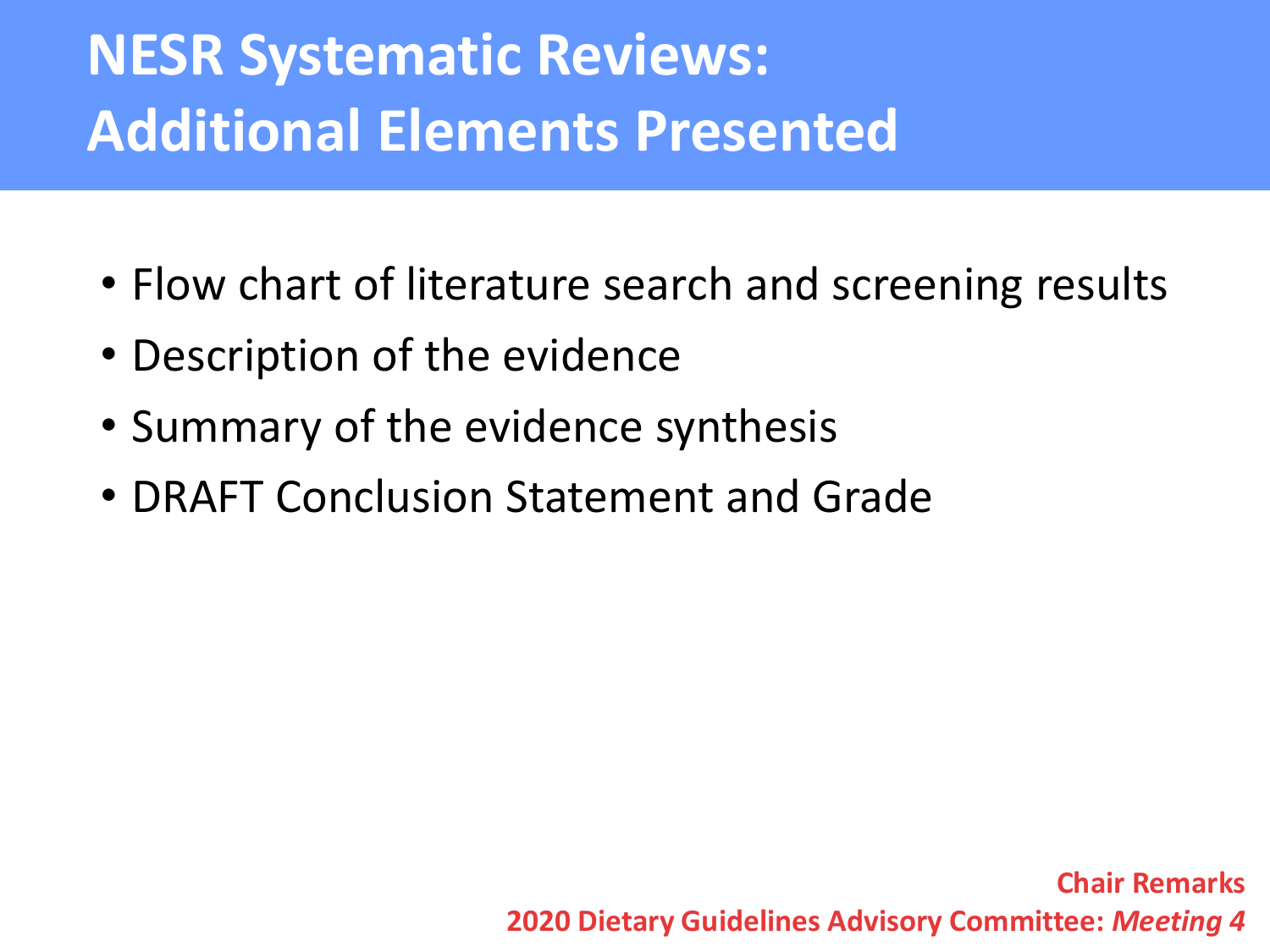## **Data Analysis Questions**

Include similar elements:

- Analytic framework
- Analytic plan
- Results
- DRAFT Conclusion Statement(s)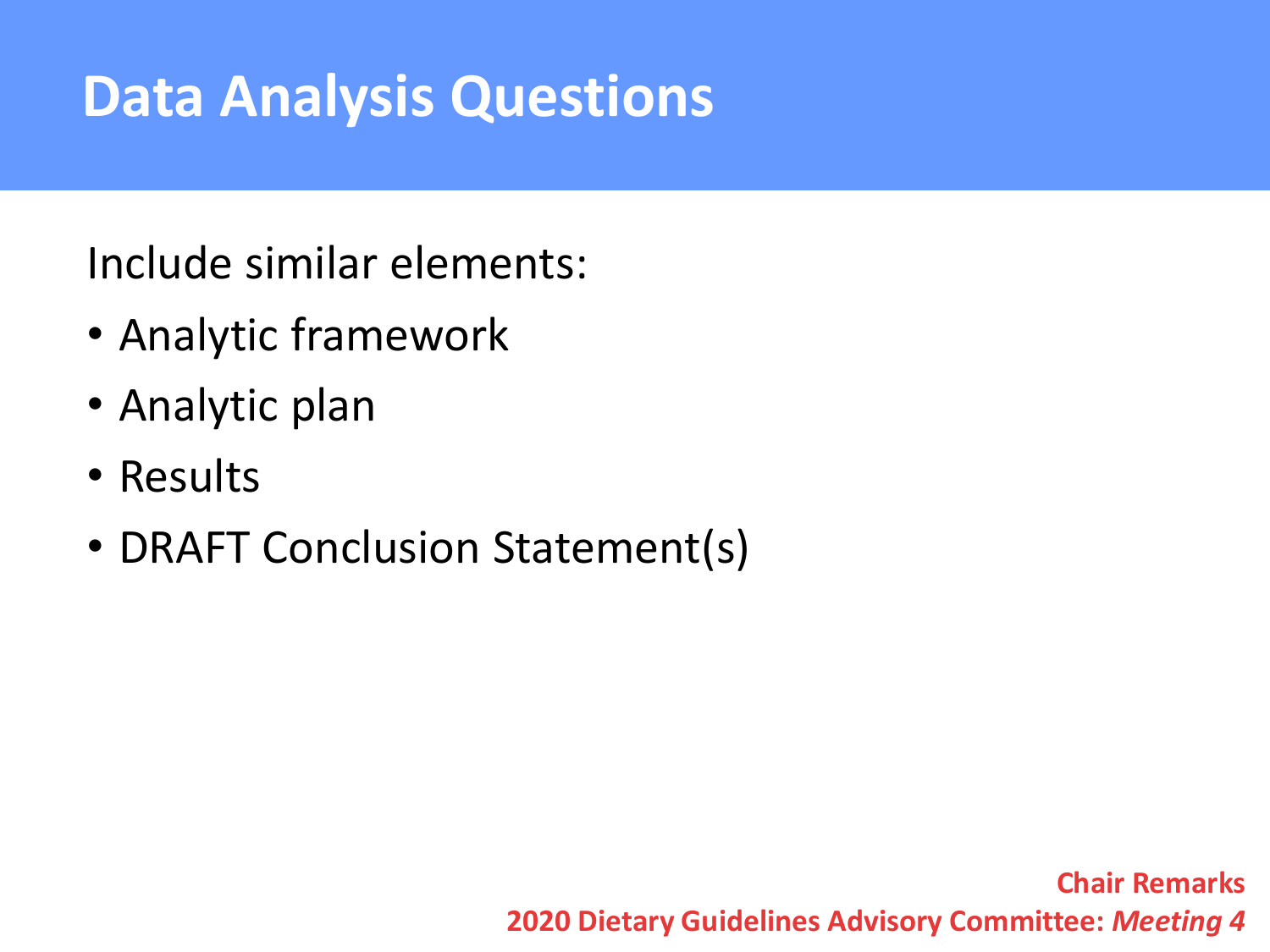## **DRAFT Conclusion Statements**

- Answer to the question based on the evidence reviewed
- Drafted by the subcommittees and brought to the full Committee for discussion at the public meetings
- Considered draft until the Committee submits its report to the Secretaries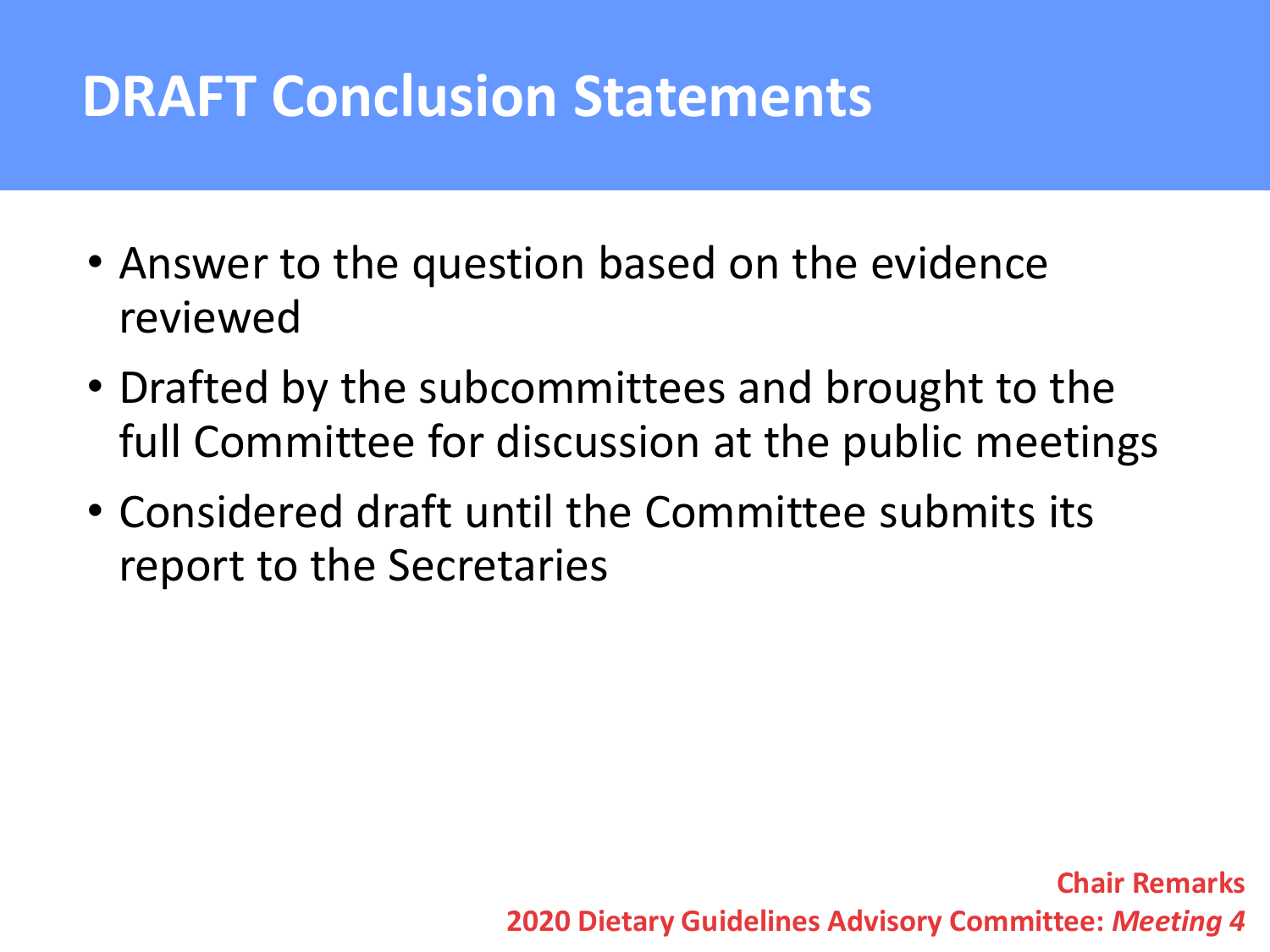## **NESR Systematic Reviews: Peer-Review**

- After conclusion statements are discussed by the Committee at public meetings, NESR systematic reviews will go through peer-review
- Peer-review is being coordinated by USDA's Agricultural Research Service
- Draft conclusion statements will be posted online after peer-review is completed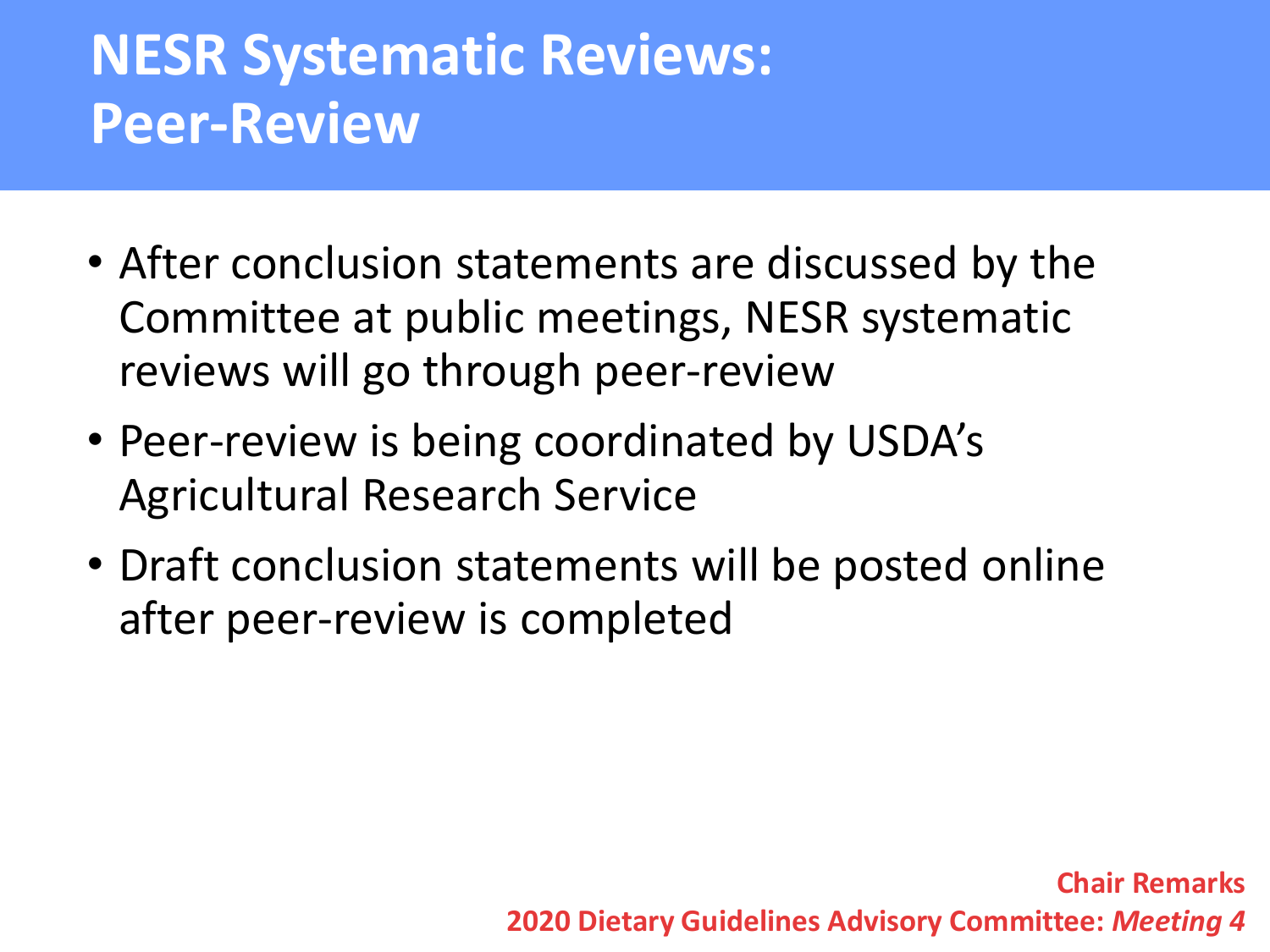## **Subcommittee Status**

- Draft conclusions for approximately 30 questions will be presented during this meeting, including NESR systematic reviews and data analysis
- To date, across the subcommittees, NESR has screened over 265,000 articles and extracted data and assessed risk of bias of over 500 articles
- Utilizing nearly 50 different types of data analyses from NHANES What We Eat in America
- Food pattern modeling work has begun
- We have refined the report outline and are beginning to prepare report content
- Task at hand is large
- Members and staff have worked to refine, streamline, and prioritize remaining work **Chair Remarks**

**2020 Dietary Guidelines Advisory Committee:** *Meeting 4*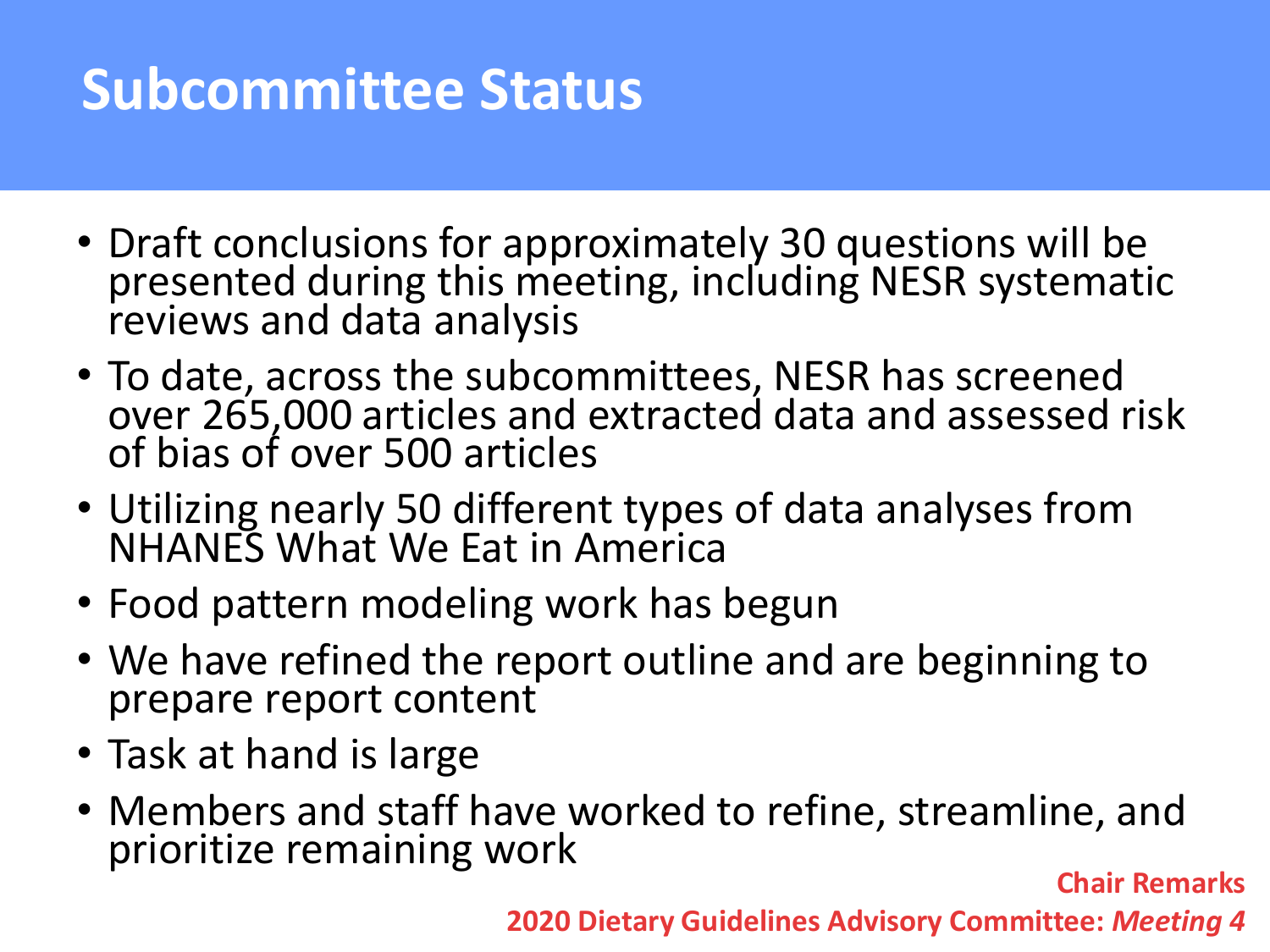## **Meeting 4: Purpose**

- Describe the status and provide updates on the work of the Committee
- Agenda available at DietaryGuidelines.gov
- Today and tomorrow:
	- Meeting will begin at 9:00 am Central time
	- Afternoon session will begin at 1:00 pm Central time
	- Breaks are not set for specific times, but will be taken as they fit within the discussion

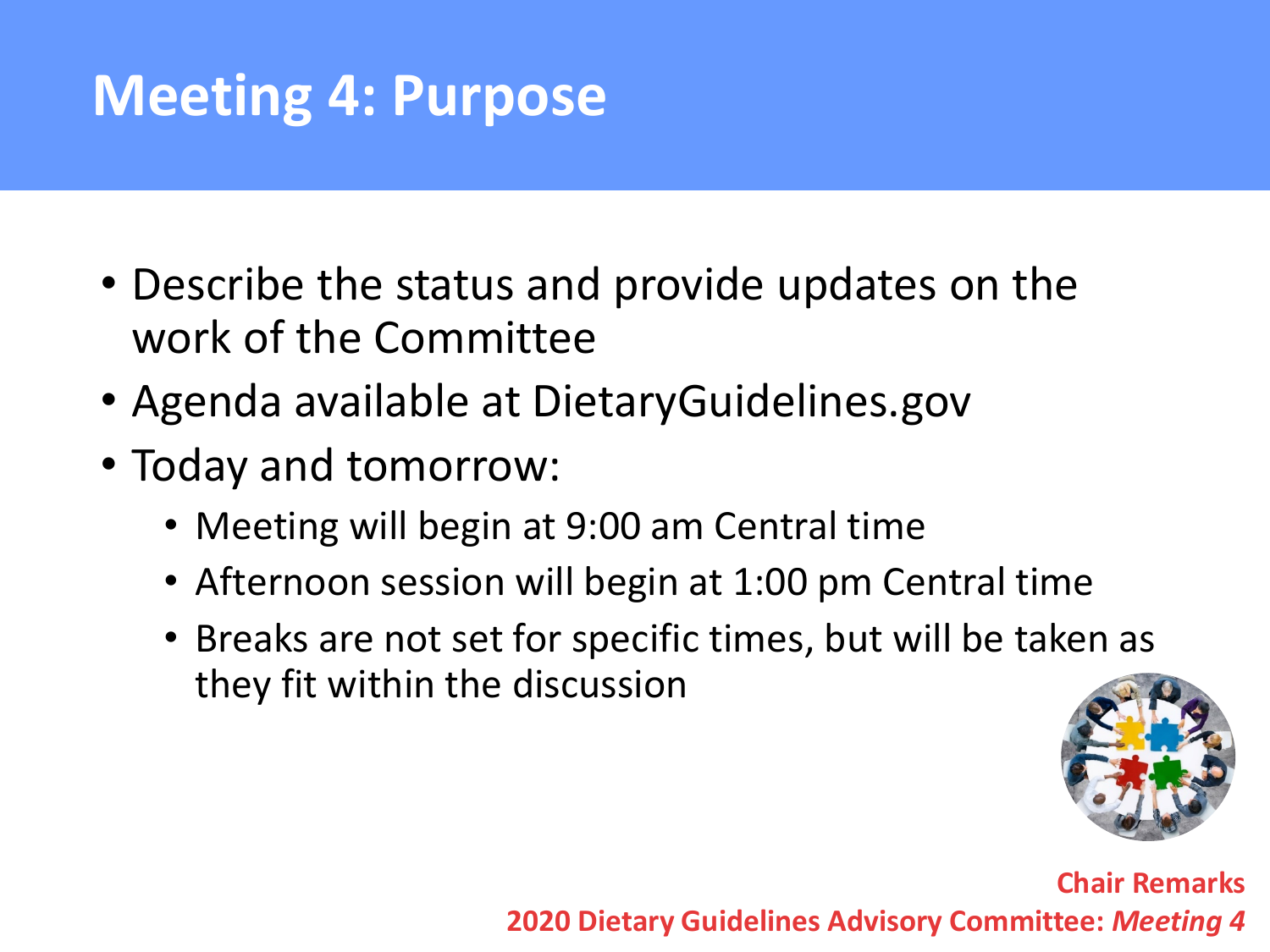## **Meeting 4: Today's Agenda**

- Opening Remarks
- Subcommittee Updates:
	- Birth to 24 Months Subcommittee
	- Pregnancy and Lactation Subcommittee
	- Dietary Fats and Seafood Subcommittee
	- Beverages and Added Sugars Subcommittee
	- Data Analysis and Food Pattern Modeling Cross-Cutting Working Group
- Committee Discussion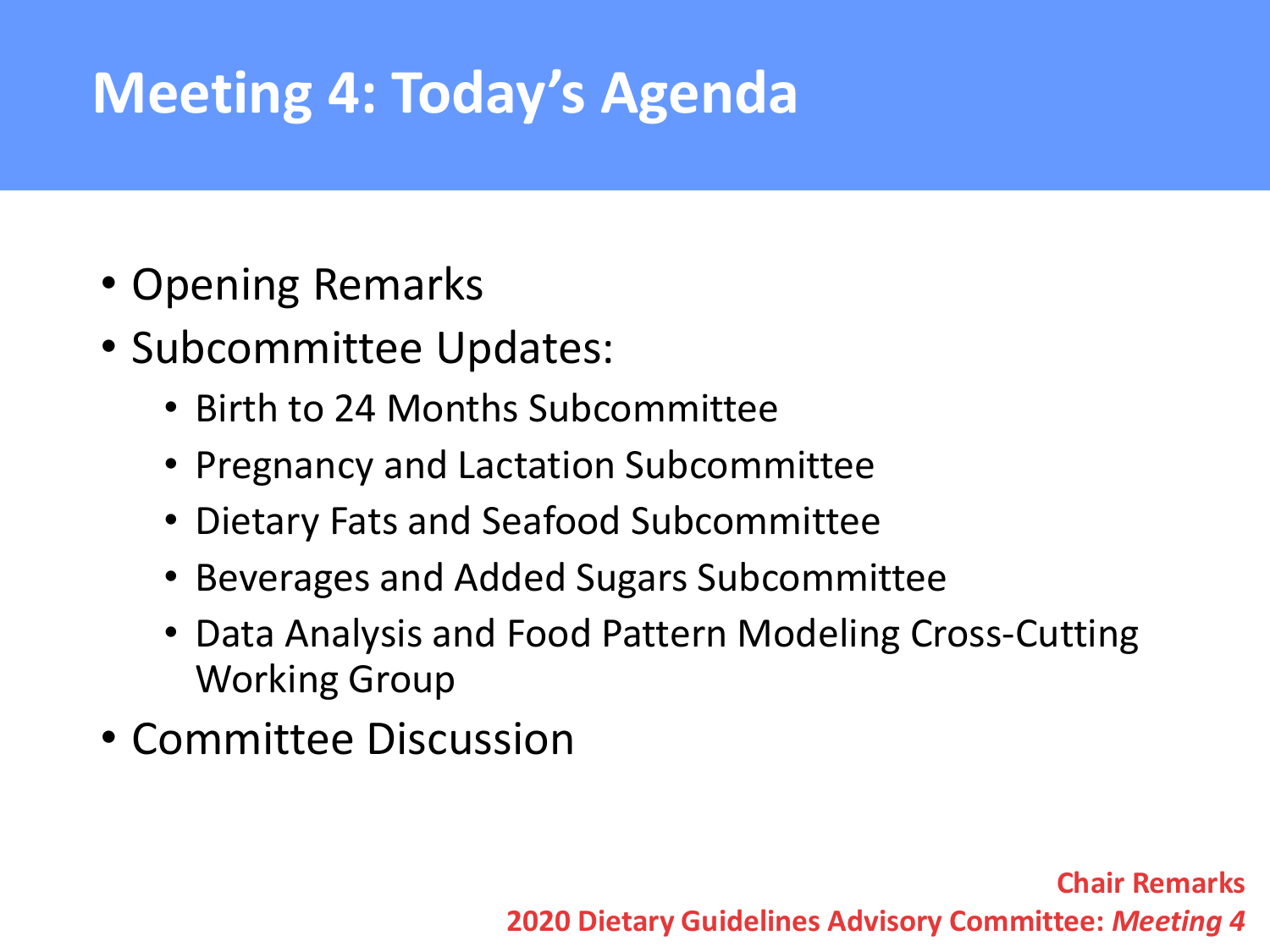## **Meeting 4: Tomorrow's Agenda**

- Opening Remarks
- Subcommittee Updates, Continued:
	- Dietary Patterns Subcommittee
	- Frequency of Eating Subcommittee
- Committee Discussion
- Public Comments